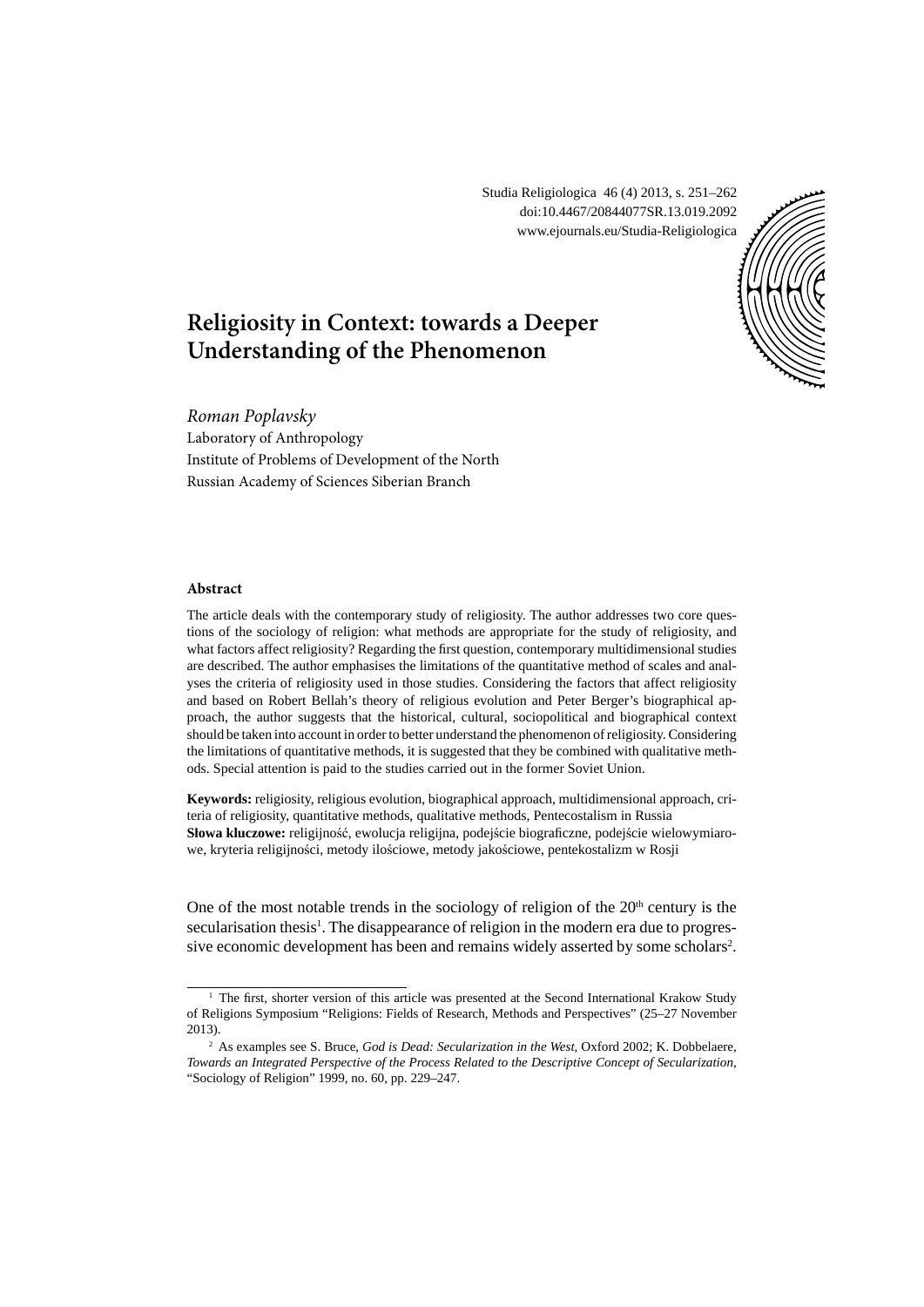However, "the number of social scientists who criticize the secularisation thesis [...] is growing"3 . According to them, the situation we are facing can be called "desecularisation"<sup>4</sup>, or "return of religions"<sup>5</sup>, etc. In fact, many processes contradict the secularisation thesis: the growing number of Muslims, the rapid development of Pentecostalism, "religious revival" in Eastern Europe – although the scale of this is often exaggerated<sup>6</sup>. And it is not only about the macro-level processes: Thomas Luckmann noted that religion did not lose ground, but just changed its form, deinstitutionalising and becoming "invisible". Talcott Parsons's suggestion that religion is not displaced but is modified in the modern world is logically connected with that of the German researcher<sup>7</sup>. In this regard, Robert Bellah seems to be right in saying that currently "the analysis of modern man as secular, materialistic, dehumanised, and in the deepest sense areligious" is misguided<sup>8</sup>.

At the same time, the study of individuals as non-secular, non-materialistic, and religious requires the understanding of distinctive characteristics of modern religion as a social phenomenon. Bellah identifies several stages of the development of religion, each of which is an ideal type, and unites them under the idea of religious evolution. These stages are primitive religion, archaic religion, historic religion, early modern religion, and modern religion<sup>9</sup>.

Unlike other stages, modern religion makes a fundamental break with the traditional historic symbolisation $10$  and, along with archaic religion, does not reject the world<sup>11</sup>. Bellah relies on a local – American – example of religious life in building up his ideas about modern religion. In particular, he argues that "the American religious revival stems from motives quite opposite to world rejection"12. However, I find this true for Russia as well, as the most common values of Russians,  $77\%$ 

<sup>3</sup> D. Pollack, D.V.A. Olson, Preface to *The Role of Religion in Modern Societies*, D. Pollack, D.V.A. Olson (eds.), New York 2008, p. xiv.

<sup>4</sup> *The Desecularization of the World: Resurgent Religions and World Politics*, P. Berger (ed.), Washington D.C. 1999.

<sup>5</sup> M. Riesebrodt, *Die Rückkehr der Religionen: Fundamentalismus und der "Kampf der Kulturen"*, München 2000.

<sup>6</sup> For a critical analysis of "religious revival" in Russia using the example of Tyumen Protestant communities see: R.O. Poplavsky, *Tiumenskie protestantskie obschiny v kontekste "religioznogo vozro*zhdeniya", "Vestnik archeologii, antropologii i etnografii" 2013, no. 1, pp. 118–123. It is worth noting that while in Eastern Europe the term "religious revival" is understood as restoration of religious life and religious freedom after the demise of repressive regimes, in the United States it is used to describe the growth of religious, especially Islamic, fundamentalism. This article, in particular, was suggested by Ralph W. Hood Jr. at the abovementioned Second Krakow International Symposium.

<sup>7</sup> See R. Vanderstraeten, *Talcott Parsons and the enigma of secularization*, "European Journal of Social Theory" 2013, vol. 16, no. 1, p. 70.

<sup>8</sup> R.N. Bellah, *Religious Evolution* [in:] *The Robert Bellah Reader*, R.N. Bellah, S.M. Tipton (eds.), Durham 2006, p. 45. Thomas Luckmann also believes that it is impossible to understand a person without taking religion into consideration. See T. Luckmann, *Invisible Religion: The Problem of Religion in Modern Society*, New York 1967, p. 12.

<sup>9</sup> R.N. Bellah, *Religious Evolution...*, pp. 28–49.

<sup>10</sup> *Ibidem*, p. 45.

<sup>11</sup> *Ibidem*, pp. 25–26.

<sup>12</sup> *Ibidem*, p. 27.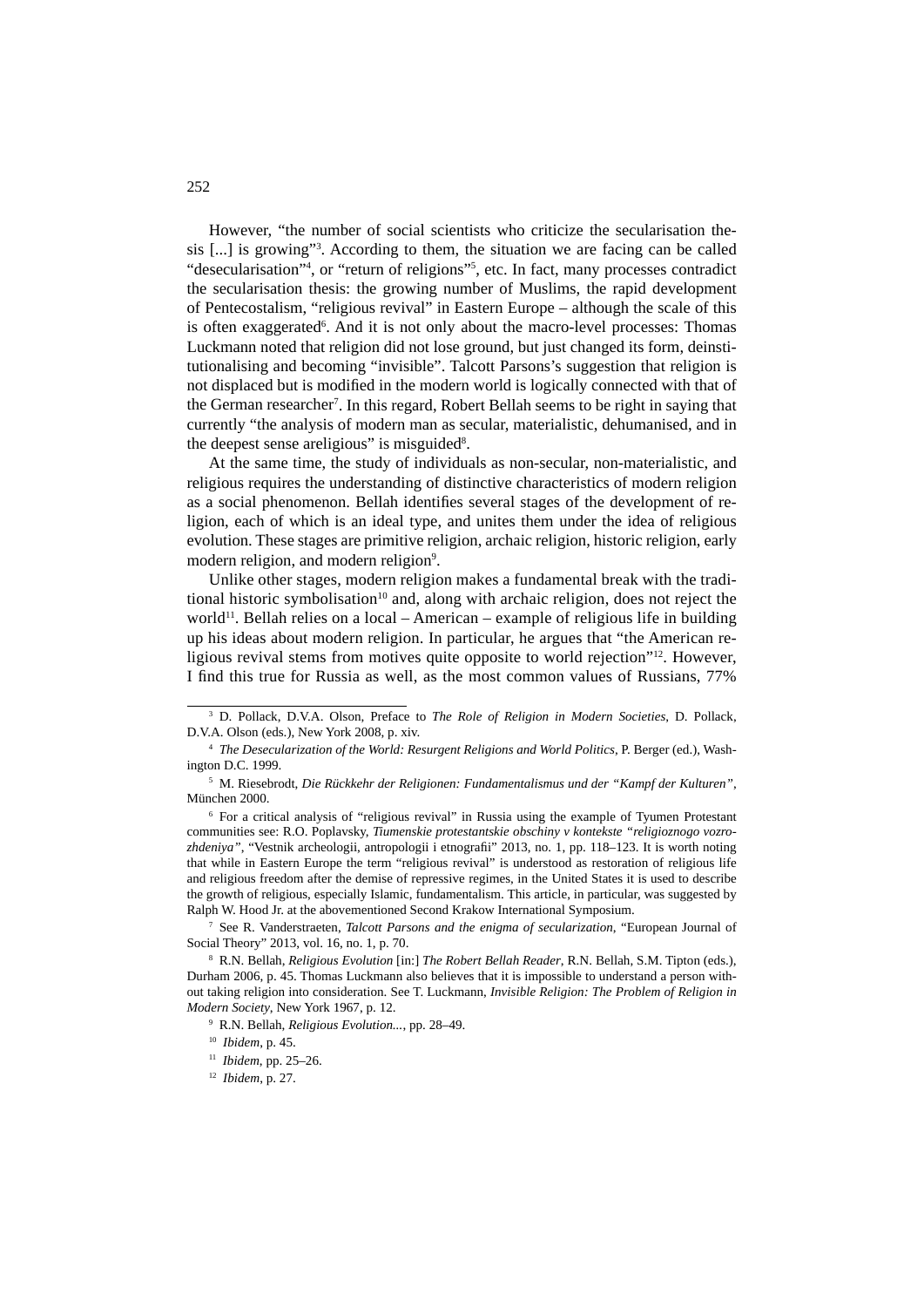of whom consider themselves to be believers<sup>13</sup>, are power, well-being, personal achievements, and safety $14$ .

Bellah bases his model of religious evolution on two fundamental theses. Firstly, he argues that religious symbolisation of "the general order of existence" has been changing over time towards a greater diversity, complexity, and rationalisation. Secondly and respectively, the concepts of religious action, the nature of religious actors and associations, and the role of religion in society have been changing as well<sup>15</sup>. All these changes, increasing diversity and complexity of religion are largely to be found at the stage of modern religion resulting in that we are witnessing, "a great religious transformation when the old is no more, and the new is not yet"16. Peter Berger similarly argues that in today's world an individual has an infinite number of options for how to deal with the world<sup>17</sup>.

Contemporary multidimensional studies of religiosity usually use scales which as a rule reflect the complex and diverse nature of the phenomenon. Still, this method is to a large extent irrelevant regarding factors which influence individuals' religiosity. In this article I would like to address the question about these factors and the methods which can sociologically reveal them. Beforehand, I shall briefly analyse the strengths and weaknesses of using scales in research on religiosity.

## **Contemporary Research on Religiosity**

Research on religiosity is not confined to one area of studies. Psychologists, sociologists, anthropologists, and philosophers are interested in this subject. A significant proportion of recently published articles and books deals with the influence of the degree of religiosity on various spheres of human activity. This is especially true for works on the psychology of religion, psychiatry and medicine, which can be explained by the practical value of such research and by the large influence of the American tradition, in which psychologists were the first to explore the subject. In these studies we find data about the impact of religiosity on health<sup>18</sup>, the mental and

<sup>13</sup> *Rossiyane o religii*, http://www.levada.ru/24-12-2013/rossiyane-o-religii [accessed: 25.12.2013].

<sup>14</sup> V.S. Magun, M.G. Rudnev, *Izuchenie bazovych tsennostei rossiyan na osnove Evropeiskogo sotsial'nogo issledovaniya*, http://www.hse.ru/data/326/183/1240/present.pdf [accessed: 25.12.2013]. For more about the European Social Survey see www.europeansocialsurvey.org*.*

<sup>15</sup> R.N. Bellah, *Religious Evolution...*, p. 27.

<sup>16</sup> R.N. Bellah, *Introduction* [in:] *Beyond Belief. Essays on Religion in a Post-Traditionalist World*, Berkeley–Los Angeles 1991, p. xi.

<sup>17</sup> P. Berger, *Religiya i problema ubeditel'nosti*, "Neprikosnovenny zapas" 2003, no. 6, http://magazines.russ.ru/nz/2003/6/berger.html [accessed: 25.12.2013].

<sup>18</sup> See, for example F.K. Aaron, D. Levine, H.R. Burstin, *African American Church Participation and Health Care Practices*, "Journal of General Internal Medicine" 2003, vol. 18, no. 11, pp. 908–913; K.N. Amoako-Agyeman, *Adolescent Religiosity and Attitudes to HIV and AIDS in Ghana*, "SAHARA-J: Journal of Social Aspects of HIV / AIDS" 2012, vol. 4, no. 9, pp. 226–241; O. Anson, A. Levenson, B. Maoz, D.Y. Bonneh, *Religious Community, Individual Religiosity, and Health: A Tale of Two Kibbutzim*, "Sociology" 1991, vol. 25, no. 1, pp. 119–132; K. Assimakopoulos, K. Karaivazoglou, A.A. Ifanti, M.K. Gerolymos, H.P. Kalofonos, G. Iconomou, *Religiosity and Its Relation to Quality of Life in Chris-*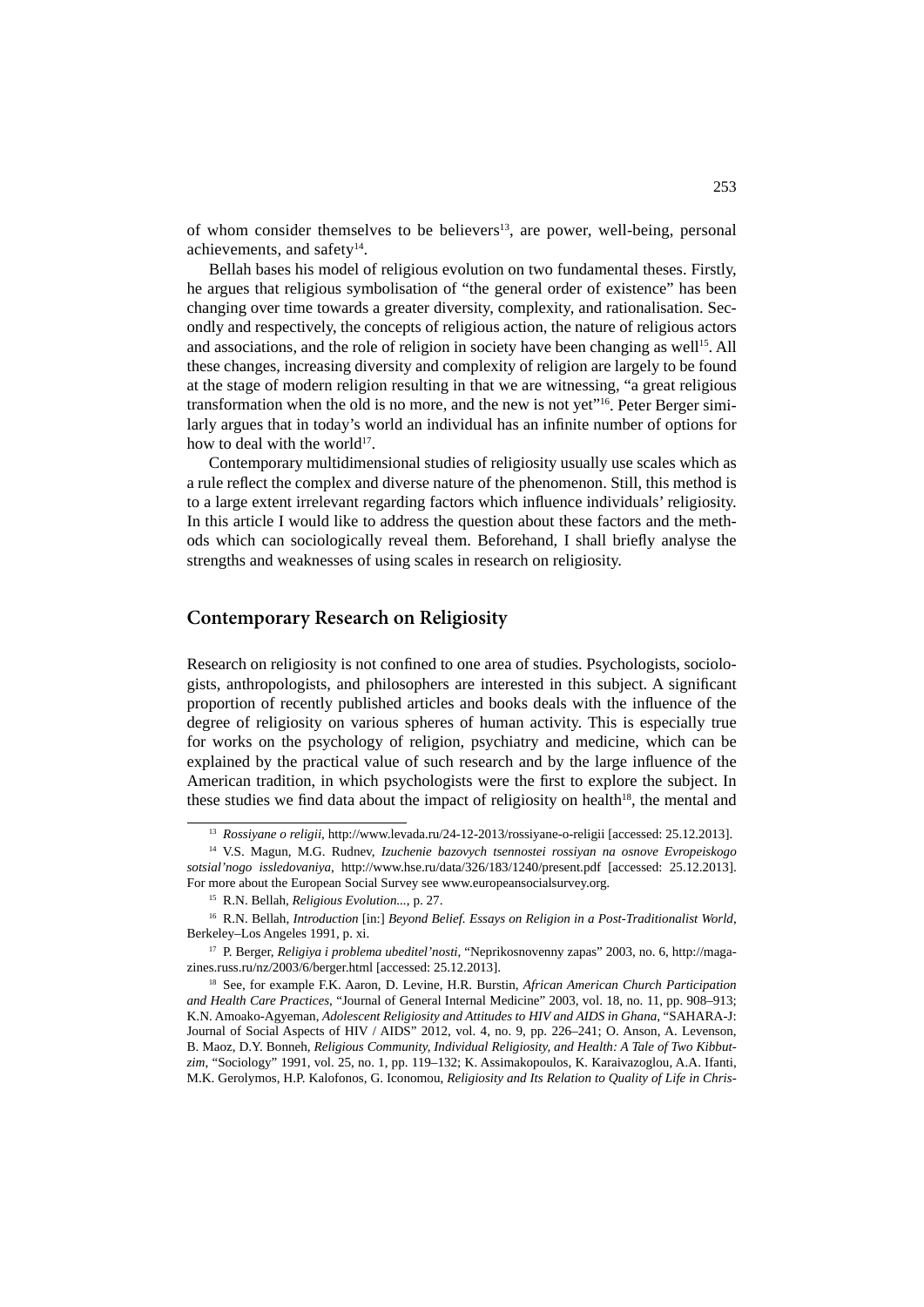emotional state<sup>19</sup>, the decision-making process concerning abortion<sup>20</sup>, sexual behaviour<sup>21</sup>, one's political preferences<sup>22</sup>, the use of modern technologies<sup>23</sup>, family and gender strategies<sup>24</sup>, economic status<sup>25</sup>, etc.

Another large set of research focuses on the level of religiosity in a certain country or a certain social group. This type of research is conducted both by sociological agencies and by individual or groups of researchers<sup>26</sup>, and is particularly

20 See, for example A. Adamczyk, *Understanding the Effects of Personal and School Religiosity on the Decision to Abort a Premarital Pregnancy*, "Journal of Health and Social Behavior" 2009, vol. 50, no. 2, pp. 180–195.

21 See, for example A. Adamczyk*,* J. Felson, *Friends' Religiosity and First Sex*, "Social Science Research" 2006, vol. 35, no. 4, pp. 924–947; J. Ball, L. Armistead, B. Austin, *The Relationship between Religiosity and Adjustment among African-American, Female, Urban Adolescents*, "Journal of Adolescence" 2003, vol. 26, no. 4, pp. 431–446.

22 See, for example J.J. Al-Menayes, *Mass Media Use, Gender and Religiosity as Predictors of Attitudes Towards Israel in Kuwait*, "International Communication Gazette" 1997, vol. 59, no. 3, pp. 235– 246; A. Ang, J.R. Petrocik, *Religion, Religiosity, and the Moral Divide in Canadian Politics*, "Politics and Religion" 2012, vol. 5, no. 1, pp. 103–132; M.A. Barreto, D.N. Bozonelos, *Democrat, Republican, or None of the Above? The Role of Religiosity in Muslim American Party Identifi cation*, "Politics and Religion" 2009, vol. 2, no. 2, pp. 200–229; K. Collins, E. Owen, *Islamic Religiosity and Regime Preferences: Explaining Support for Democracy and Political Islam in Central Asia and the Caucasus*, "Political Research Quarterly" 2012, vol. 65, no. 3, pp. 499–515; J.R. Montero, K. Calvo, Á. Martínez, *El voto religioso en España y Portugal*, "Revista internacional de sociología" 2008, vol. LXVI, no. 51, pp. 19–54.

<sup>23</sup> See, for example G.G. Armfield, R.L. Holbert, *The Relationship Between Religiosity and Internet Use*, "Journal of Media and Religion" 2009, vol. 2, no. 3, pp. 129–144; P.S. Bobkowski, *Adolescent Religiosity and Selective Exposure to Television*, "Journal of Media and Religion" 2009, vol. 8, no. 1, pp. 55–70.

24 L.A. Asamarai, K.B. Solberg, P.C. Solon, *The Role of Religiosity in Muslim Spouse Selection and Its Infl uence on Marital Satisfaction*, "Journal of Muslim Mental Health" 2008, vol. 3, no. 1, pp. 37–52; A. Demaris, A. Mahoney, K.I. Pargament, *Doing the Scut Work of Infant Care: Does Religiousness Encourage Father Involvement?*, "Journal of Marriage and the Family" 2011, vol. 73, no. 2, pp. 354–368; M. Cornwall, *Reifying Sex Difference Isn't the Answer: Gendering Processes, Risk, and Religiosity*, "Journal for the Scientific Study of Religion" 2009, vol. 48, no. 2, pp. 252-255.

25 R. Inglehart, P. Norris, *Sacred and Secular. Religion and Politics Worldwide*, Cambridge 2004, pp. 219-225.

26 See, for example A. Črnič, *Cult versus Church Religiosity: Comparative Study of Hare Krishna Devotees and Catholics in Slovenia*, "Social Compass" 2009, vol. 56, no. 1, pp. 117–135; K. Kääriäinen,

*tian Orthodox Cancer Patients Undergoing Chemotherapy*, "Psycho-oncology" 2009, vol. 18, no. 3, pp. 284–289; B. Aukst-Margetić, M. Jakovljević, B. Margetić, M. Bisćan, M. Samija, *Religiosity, Depression and Pain in Patients with Breast Cancer*, "General Hospital Psychiatry" 2005, vol. 27, no. 4, pp. 250–255; L.M. Chatters, *Public Health: Public Health Research and Practice*, "Annual Review of Public Health" 2000, vol. 21, pp. 335–367.

<sup>19</sup> See, for example A.M. Abdel-Khalek, *Personality Dimensions and Religiosity among Kuwaiti Muslim College Students*, "Personality and Individual Differences" 2013, vol. 54, no. 2, pp. 149–152; *idem*, *Religiosity, Subjective Well-being, and Neuroticism*, "Mental Health, Religion & Culture" 2010, vol. 13, no. 1, pp. 67–79; S. Nkansah-Amankra, A. Diedhiou, S.K. Agbanu, H.L.K. Agbanu, N.S. Opoku-Adomako, P. Twumasi-Ankrah, *A Longitudinal Evaluation of Religiosity and Psychosocial Determinants of Suicidal Behaviors among a Population-based Sample in the United States*, "Journal of Affective Disorders" 2012, vol. 139, no. 1, pp. 40–51; B. Aukst-Margetić, M. Jakovljević, B. Margetić, M. Bisćan, M. Samija, *op.cit.*; M. Band, S. Dein, K.M. Loewenthal, *Religiosity, Coping, and Suicidality within the Religious Zionist Community of Israel Thematic Qualitative Analysis*, "Mental Health, Religion & Culture" 2011, vol. 14, no. 10, pp. 1031–1047; S.A. Christopher, *The Relationship between Nurses' Religiosity and Willingness to let Patients Control the Conversation about End-of-life Care*, "Patient Education and Counseling" 2010, vol. 78, no. 2, pp. 250–255.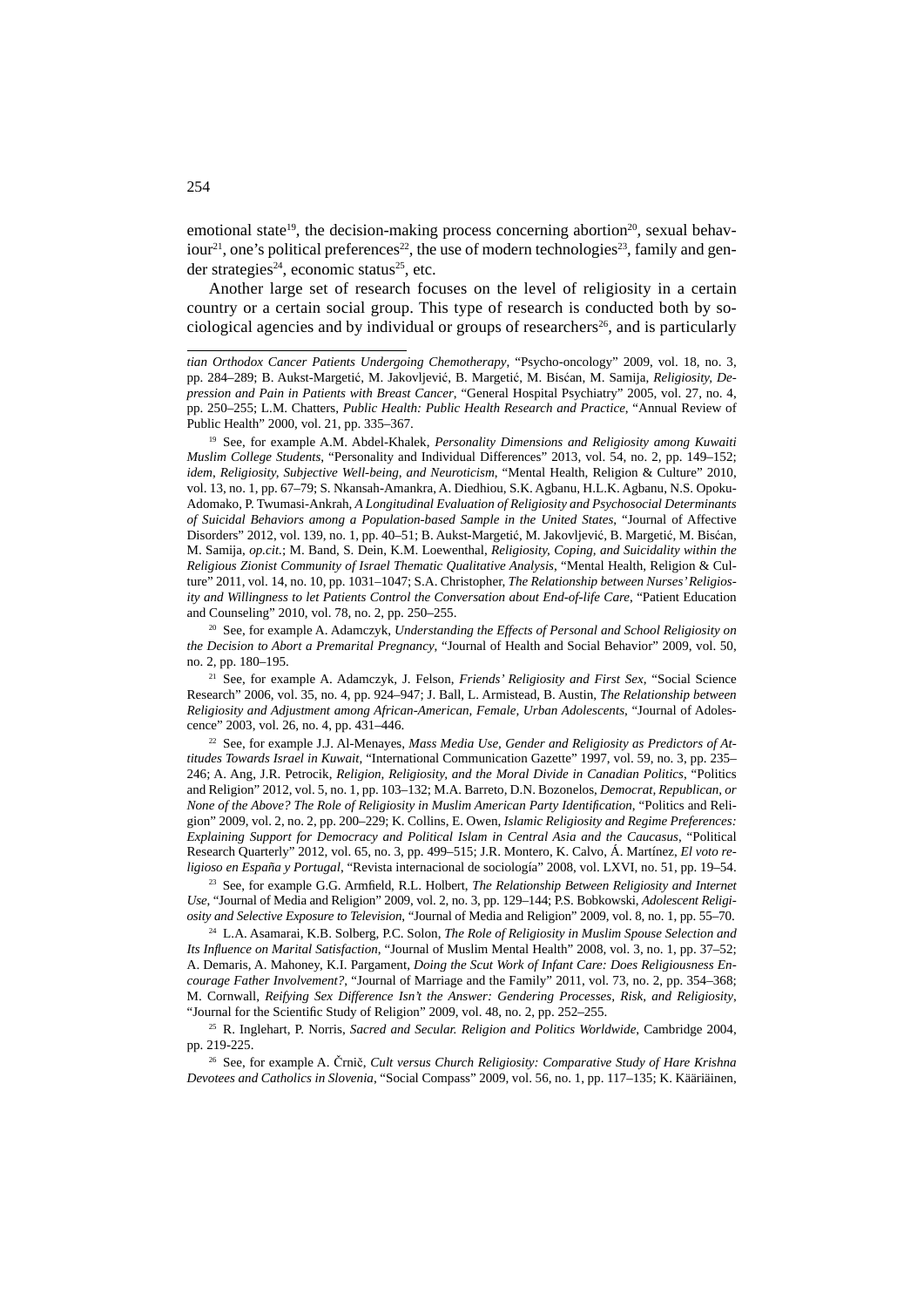popular in Russia. A smaller number of articles deals with theoretical issues concerning religiosity<sup>27</sup>.

Theoretically, religiosity is understood as a complex phenomenon which includes religious actions, religious beliefs and knowledge (also often referred to as religious consciousness), and attitudes towards different problems and situations in both a religious and non-religious environment<sup>28</sup>. Among scholars, though, we can find those who focus on just one of these components due to the different understanding of religiosity itself.

Some of them focus on beliefs as the main aspects of religiosity. That is to say, if we want to know if somebody is religious, and to what extent, we need to ask them if they believe in God, in hell, in heaven, in angels and so on. These studies are based on the understanding of religiosity where meanings are prior to actions, and where "actions stem from beliefs"29. For Joseph H. Fichter, actions are consequences and manifestations of beliefs. He argues that the religiosity of a Christian can be measured in terms of beliefs, attitudes and actions, because if a person is a Christian this will necessarily be manifested<sup>30</sup>. The priority of beliefs to actions is also found in the works of Edward Jarmoch<sup>31</sup>. The Russian researcher O.S. Bazhenova supposedly thinks in the same way, as she comments in one of her articles that religious actions are characteristics of religious consciousness<sup>32</sup>. The very broad approach whereby a person is considered religious only by his or her self-identification as a believer, a Christian, a Muslim, etc., is generally criticised, and this religiosity by self-identifi cation is called "subjective"33 or "cultural"34.

In this regard I agree with Mark Chaves, who argues that beliefs and values can be unstable, and one's behaviour is not always logically connected to them<sup>35</sup>. In fact,

28 See, for example *Rossiyskaya sotsiologicheskaya entsiklopediya*, G.V. Osipov (ed.), Moscow 1998, p. 444; I.N. Yablokov, *Religiovedenie*, Moscow 2000, p. 242.

29 I. Borowik, *op.cit.*, pp. 263–264.

30 See E. Prutskova, *Operatsionalizatsiya ponyatiya "religioznost" v empiricheskih issledovaniyah*, "Gosudarstvo, religiya, tserkov' v Rossii i za rubezhom" 2012, no. 2, p. 278.

31 See O. Breskaya, *op.cit.*, p. 82.

32 O.S. Bazhenova, *Buddizm kak etnointegriruyuschiy faktor glazami zhiteley Respubliki Buryatiya,* "Nauchnyie vedomosti Belgorodskogo gosudarstvennogo universiteta. Seriya Filosofiya. Sotsiologiya. Pravo" 2010, no. 14, p. 97.

33 J.R. Montero, K. Calvo, Á. Martínez, *op.cit.*, pp. 25–26.

34 R.N. Lunkin, S.B. Filatov, *Statistika rossiyskoy religioznosti: magiya tsifr i neodnoznachnaya real'nost'*, "Sotsiologicheskie issledovaniya" 2005, no. 6, p. 36.

35 M. Chaves, *Rain Dances in the Dry Season: Overcoming the Religious Congruence Fallacy*, "Journal for the Scientific Study of Religion" 2010, vol. 49, no. 1, p. 2.

*Religion in Finland and Russia in a comparative perspective* [in:] *Church and Religion in Contemporary Europe. Results from Empirical and Comparative Research*, G. Pickel, O. Müller (eds.), Wiesbaden 2009, pp. 49–63.

<sup>27</sup> O. Breskaya, *Izuchenie religioznosti: k neobhodimosti integral'nogo podhoda*, "Sotsiologicheskie issledovaniya" 2011, no. 12, pp. 77–87; S.G. Karaseva, E.V. Shkurova, *Mnogomerny krosskonfessional'ny podhod k issledovaniyu religioznosti v Belarusi: aktual'nost' i kontseptualizatsiya*, "Sotsiologiya" 2012, no. 3, pp. 123–133, http://religious-life.ru/2012/12/issledovanie-religioznosti-v-belarusi/ [accessed: 26.12.2013]; I. Borowik, *Why has Religiosity in Poland not Changed since 1989? Five Hypotheses*, *Politics and Religion* 2010, vol. 3, no. 2, pp. 263–264.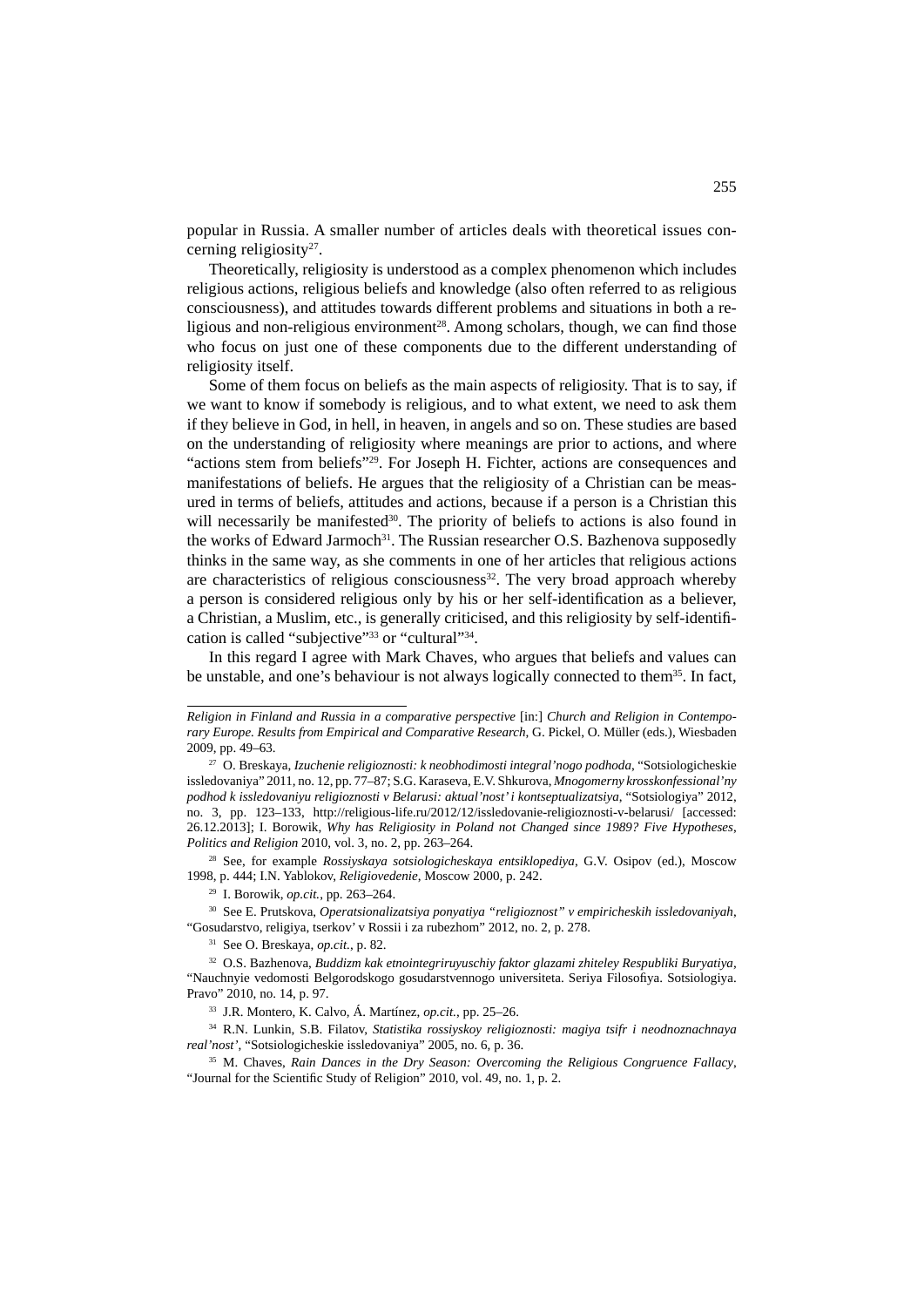I found evidence for Chaves's assertion in my research on Protestant and Orthodox religiosity. One of my interviewees became a believer in 1992, but did not go to church until 1995. Then, he started to attend the Pentecostal "Gospel" (*"Blagaya Vest'"*) Church, but he says:

when I came to the church for the first time, I came, I stayed there, I looked around. But  $[\dots]$ I came because my wife wanted to very much. And I stayed there, and I left without understanding anything. And only after three months did I come back consciously<sup>36</sup>.

Another interviewee began to attend a Baptist church because a friend had invited him<sup>37</sup>; one Orthodox believer attended the same Baptist church because he made friends with some of the church-goers<sup>38</sup>. Among those who enter Orthodox churches in contemporary Russia are people who just visit the church to contemplate icons or wall-paintings, and I suppose that the number of such people will be growing due to the devolution of some museum exhibit items to the Russian Orthodox Church.

Another group of researchers deal with actions as the main aspects of religiosity. This means that if we want to know if somebody is religious and to what extent, we should ask them about certain practices and their frequency. Among the authors who favour this point of view we can name Stephanie Christopher<sup>39</sup>, John K. Cochran<sup>40</sup> and the Russian researcher L.N. Galimova, who, for instance, understands religiosity in a very simple way as visible manifestations of beliefs and participation at public religious services $41$ .

In recent years, there has been strong criticism towards one-dimensional interpretation of religiosity in empirical research. According to critics, it is necessary to treat religiosity as a compound phenomenon not only theoretically but empirically as well<sup>42</sup>. In fact, the very first classical approaches to the study of religiosity were multidimensional: first four- and five-dimensional scales by Joseph E. Faulkner and Gordon de Yong, then a seven-dimensional one by Charles Glock and Rodney Stark, and finally a nine-dimensional scale by Morton B. King and Richard A. Hunt<sup>43</sup>. Most recent scales are multi-dimensional as well<sup>44</sup>. Among the criteria used in religiosity

<sup>36</sup> Interview with A.V. Knyazhev, pastor of the "Gospel" (*"Blagaya Vest'"*) Church, 23 August 2011, Tyumen.

<sup>37</sup> Interview with E. Koval'zhin, a believer from the "Light to the World" (*"Svet miru"*) Pentecostal Church, 03 February 2012, Tyumen (conducted by the author and Vera Klyueva).

<sup>&</sup>lt;sup>38</sup> Interview with M.G. Agapov, 29 September 2011, Tyumen (conducted by Vera Klyueva).

<sup>39</sup> S.A. Christopher, *op.cit.*, p. 251.

<sup>40</sup> J.K. Cochran, *Another look at delinquency and religiosity*, "Sociological Spectrum: Mid-South Sociological Association" 1989, vol. 9, no. 2, p. 151.

<sup>41</sup> L.M. Galimova, *Rol' pravoslaviya v zhizni provintsial'nogo kupechestva*, "Vestnik Chuvashskogo universiteta" 2010, no. 4, p. 279.

<sup>42</sup> See, for example: S.V. Ryazanova, *Religioznoe okruzhenie veruyuschih zhenschin kak faktor formirovaniya i realizatsii konfessional'nyh predstavleniy*, "Vestnik Kemerovskogo gosudarstvennogo universiteta" 2011, no. 2, p. 186; O. Breskaya, *op.cit.*

<sup>43</sup> For an overview see: E. Prutskova, *op.cit.*, pp. 270–278.

<sup>44</sup> See, for example: K. Kääriäinen, *op.cit.*; *idem*, *Religiousness in Russia after the Collapse of Communism*, "Social Compass" 1999, vol. 46, no. 1, pp. 35–46; L.J. Francis, M.T. Stubbs, *Measuring attitudes towards Christianity: from childhood into adulthood*, "Personality and individual differ-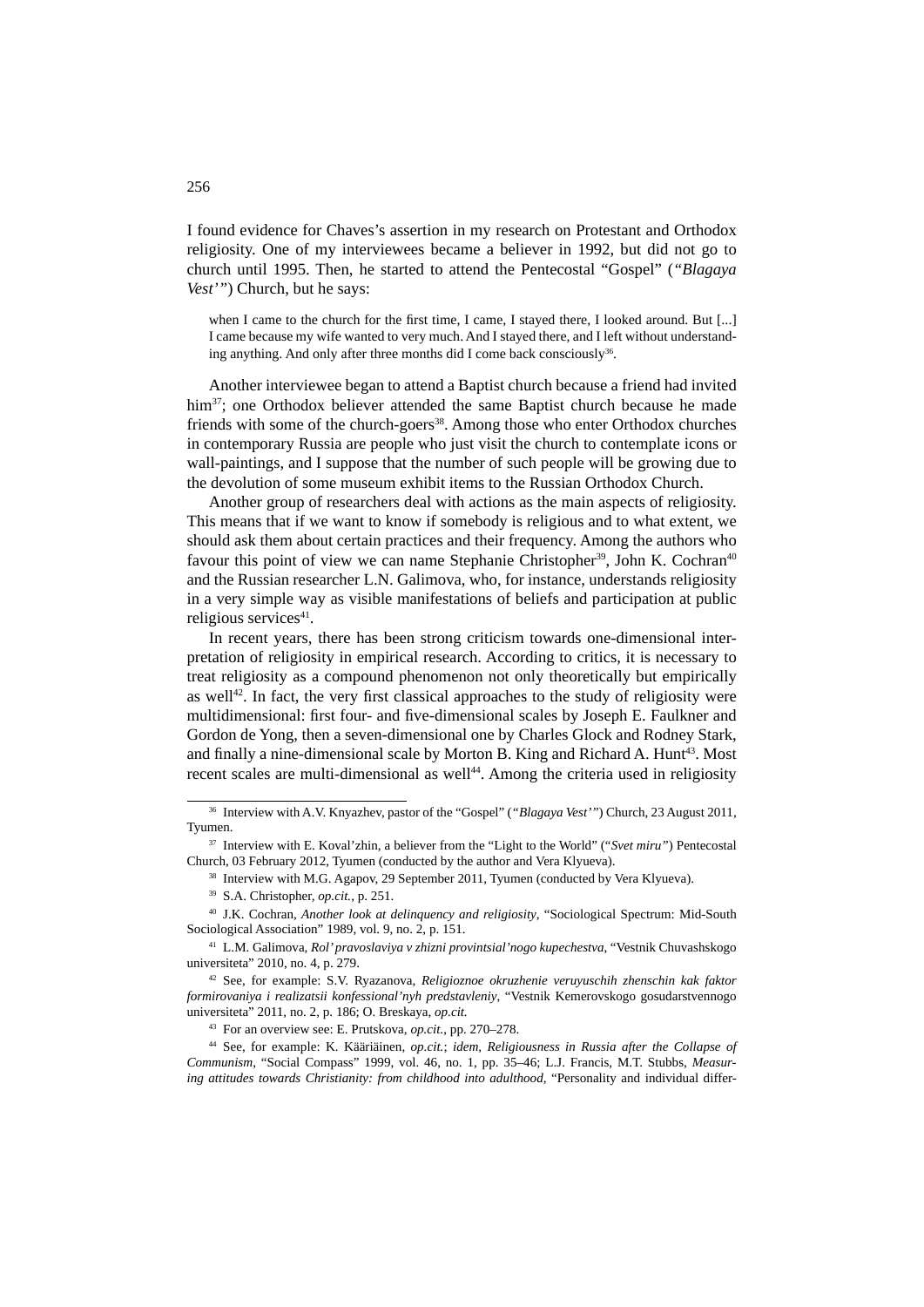scales we can usually found church or mosque attendance; frequency of prayer; frequency of fasting; reading of the Bible or Quran and religious literature; belief or disbelief in God, hell, heaven, etc.; self-identification with a certain religious tradition.

Every method obviously has its own limitations. Regarding scales, I find the analysis of religiosity by the means of this quantitative method alone problematic because people can supposedly lie in their answers to questions. This is a serious issue when conducting surveys especially in the countries of the former Soviet Union, where being an atheist is very unpopular and is even blamed, because atheism is primarily associated with the Soviet past. Those atheists who do not want to be atheists in public may therefore say that they believe in  $God<sup>45</sup>$ . Alternatively, a believer may lie that s/ he goes to church/mosque in order to seem a "good Christian" or a "good Muslim".

Though classic and contemporary religiosity scales share some core, principal criteria, there are notable differences in which criteria are chosen for specific research and in the way they are used. I found that some research lacks important criteria in a study of a certain religious group. For example, Yuliya Sinelina, in her research on Muslim religiosity in Russia, does not take Muslim fasting for Ramadan into account as one of the basic requirements of Islam, narrowing the criteria of religiosity to mosque attendance, frequency of prayer, and reading of the Quran<sup>46</sup>, which she compares with the respective practices in the Orthodox tradition: church attendance, frequency of prayer, and Bible reading. Yet these practices have different meanings in these religious traditions, and imply different religious activity. In particular, traditionally women are not obliged to attend the obligatory jumah-salah on Friday<sup>47</sup> (this is one of the reasons for such low rates of mosque attendance among women in Tyumen, for example48). Cross-confessional comparison of "quantitative indicators of religiosity" (as suggested by Belarusian scholars<sup>49</sup>) inevitably requires a certain level of generalisation and minimisation of the number of compared variables, "basic

ences" 1987, vol. 8, no. 5, pp. 741–743 and its version for a survey among Muslims in A.M. Abdel-Khalek, *op.cit.*, pp. 149–152; the scales of the World Values Survey (http://www.worldvaluessurvey. org/ [accessed: 02.02.2012]), European Values Study (http://www.europeanvaluesstudy.eu/ [accessed: 2.02.2014]), European Social Survey (http://www.europeansocialsurvey.org/ [accessed: 2.02.2014]), and International Social Survey Program (http://www.issp.org/ [accessed: 2.02.2014]). For an overview of the last four scales see E. Prutskova, *op.cit.*, pp. 284–292.

<sup>45</sup> E.A. Kublitskaya, *Osobennosti izucheniya religioznosti v sovremennoy Rossii*, "Sotsiologicheskie issledovaniya" 2009, no. 4, p. 97.

<sup>46</sup> Y.Y. Sinelina, *Pravoslavnye i musul'mane: sravnitel'ny analiz religioznogo povedeniyai tsennostnyh orientatsiy*, "Sotsiologicheskie issledovaniya" 2009, no. 4, pp. 91–92; *eadem*, *Izmenenie religioznosti naseleniya Rossii: pravoslavnye I musul'mane: suevernoe povedenie rossiyan*, Moscow 2006, pp. 54–58.

See an example of using questions about fasting for the analysis of Muslim religiosity in G.F. Gabdrahmanova, *Osobennosti sotsial'no-ekonomicheskih vzglyadov pravoslavnyh i musul'man i perspektivy izucheniya (po materialam issledovaniy v Respublike Tatarstan)*, "Voprosy kul'turologii" 2010, no. 11, p. 51.

<sup>47</sup> G.M. Kerimov, *Shariat: Zakon zhizni musul'man. Otvety shariata na problem sovremennosti*, St Petersburg 2007, pp. 54–68.

<sup>48</sup> See R.O. Poplavsky, M.S. Cherepanov, *V poiskah "real'nogo" soobschestva: otsenka chislennosti prihozhan mechetey goroda Tyumeni*, "Vestnik arheologii, antropologii i etnografii" 2012, no. 3, pp. 153–158.

<sup>49</sup> S.G. Karaseva, E.V. Shkurova, *Mnogomerny krosskonfessional'ny podhod...*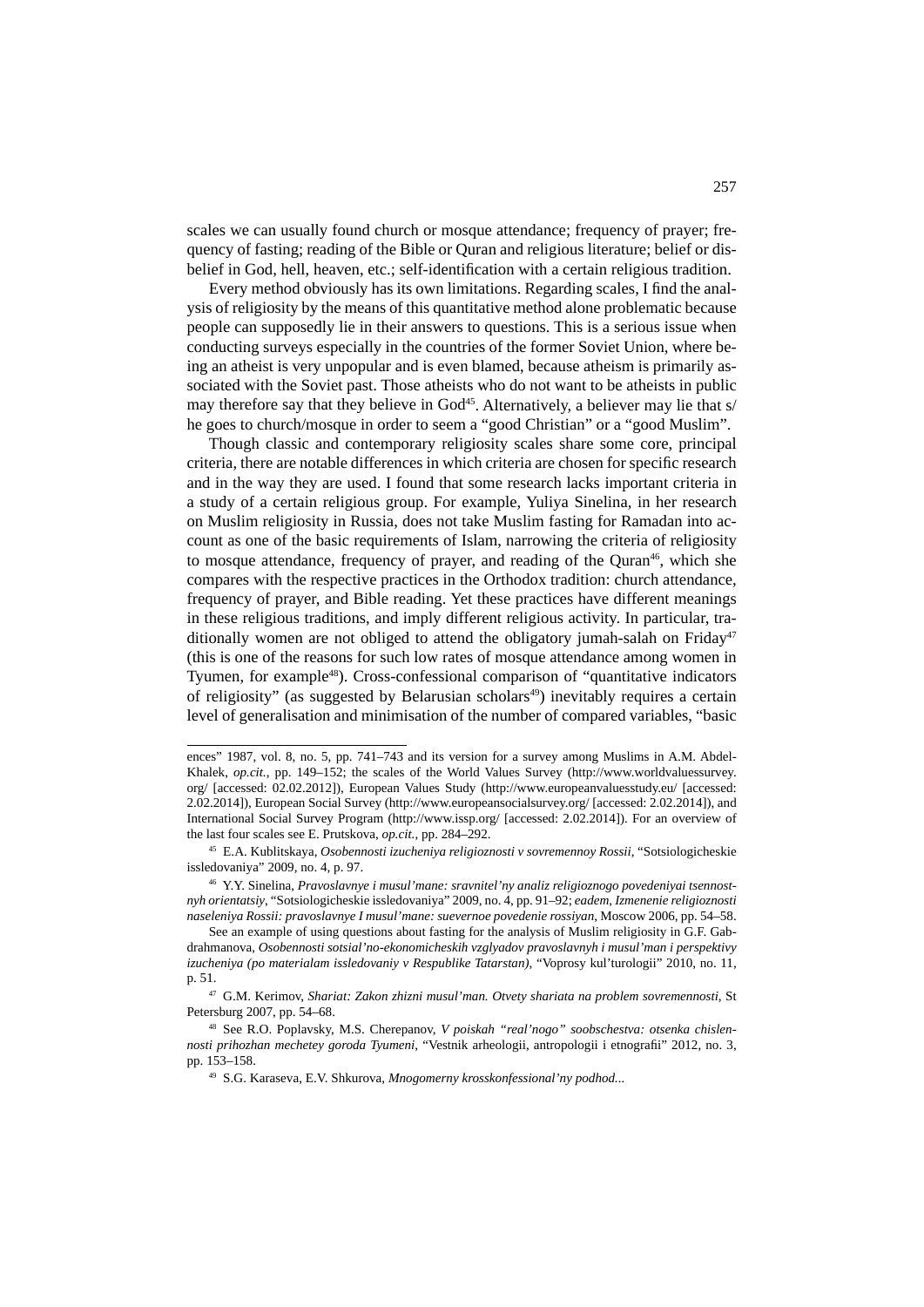forms"50, and may be inaccurate, as a certain difference in meanings needs to be taken into consideration.

Other researchers demonstrate an inaccurate usage of the criteria of religiosity. In a study of youth religiosity, P.A. Kulakov asks students if they read the Bible, without mentioning any other holy book, although there are non-Christians among his respondents<sup>51</sup>. The same outlook is found in an article by M.A. Gurevich and coauthors<sup>52</sup>. Another example is about one of the Levada centre surveys, where a question about the presence of religious books at home was used to analyse Russian religiosity<sup>53</sup>. First of all, these are probably not respondents' books. Secondly, having a book at home does not equate to reading it. Finally, the answers to this question are very difficult to interpret without additional information: we cannot say if a person is currently interested in a certain religion, or if there is no more interest but the book is still kept. Therefore, this criterion is theoretically irrelevant to religiosity. In order to sustain my theoretical speculations empirically I included the question about sacred books and other religious literature at home in a survey among Russian "New" Pentecostals54. The answers revealed three possible reasons for having books of other religious traditions (writings of the Fathers of the Church, Quran, Bhagavad Gita, Talmud, Torah) at home: presence of religious education (53.5% of those who have them at home); different religious affiliation of relatives  $(40.8\%)$ ; previous religious search (59.2%). One ethnically Tatar believer blamed himself for attending a "Russian church", and therefore bought the Quran. Upon reading the book, however, he found out that "the Quran confirms the Bible"<sup>55</sup>.

A multidimensional approach to the study of religiosity gives us a deep understanding of its complex nature. The criteria used in the analysis describe to us to what extent an individual is religious or not and in what spheres of their lives people are more religious. Still, one of the main objectives of sociology in general, and of sociology of religion in particular, is to understand why a social phenomenon is the way it is. What factors shape it? When speaking about religiosity, what factors influence individuals' religious practices?

<sup>50</sup> *Ibidem*.

<sup>51</sup> P.A. Kulakov, *Uchschaiasya molodezh i religiya*, "Sotsiologicheskie issledovaniya" 1995, no. 11, p. 94.

<sup>52</sup> M.A. Gurevich, T.Y. Radilovskaya, Zh.A. Kalabaeva, *Dinamika urovnya religioznosti sredi molodezhi g. Chelyabinska*, "Chelyabinskiy gumanitariy" 2010, no. 10, p. 145.

<sup>53</sup> *Obschestvennoe* mnenie *– 2009*, Moscow 2009, p. 139; *Religioznogo vozrozhdeniya v Rossii tak i ne proizoshlo za 20 let, schitaet rossiyskiy sotsiolog*, http://newsru.com/religy/13jun2012/dubin.html [accessed: 27.12.2013].

<sup>&</sup>lt;sup>54</sup> The survey was conducted in 2012 among Russian Pentecostals from 14 Pentecostal churches in Khanty-Mansi Autonomous Region (West Siberia, Russia) ( $N = 552$ ).

<sup>55</sup> S. Scharifullin, *Koran podtverzhdaet Bibliyu*, "Slovo Zhizni" 1.01.2002.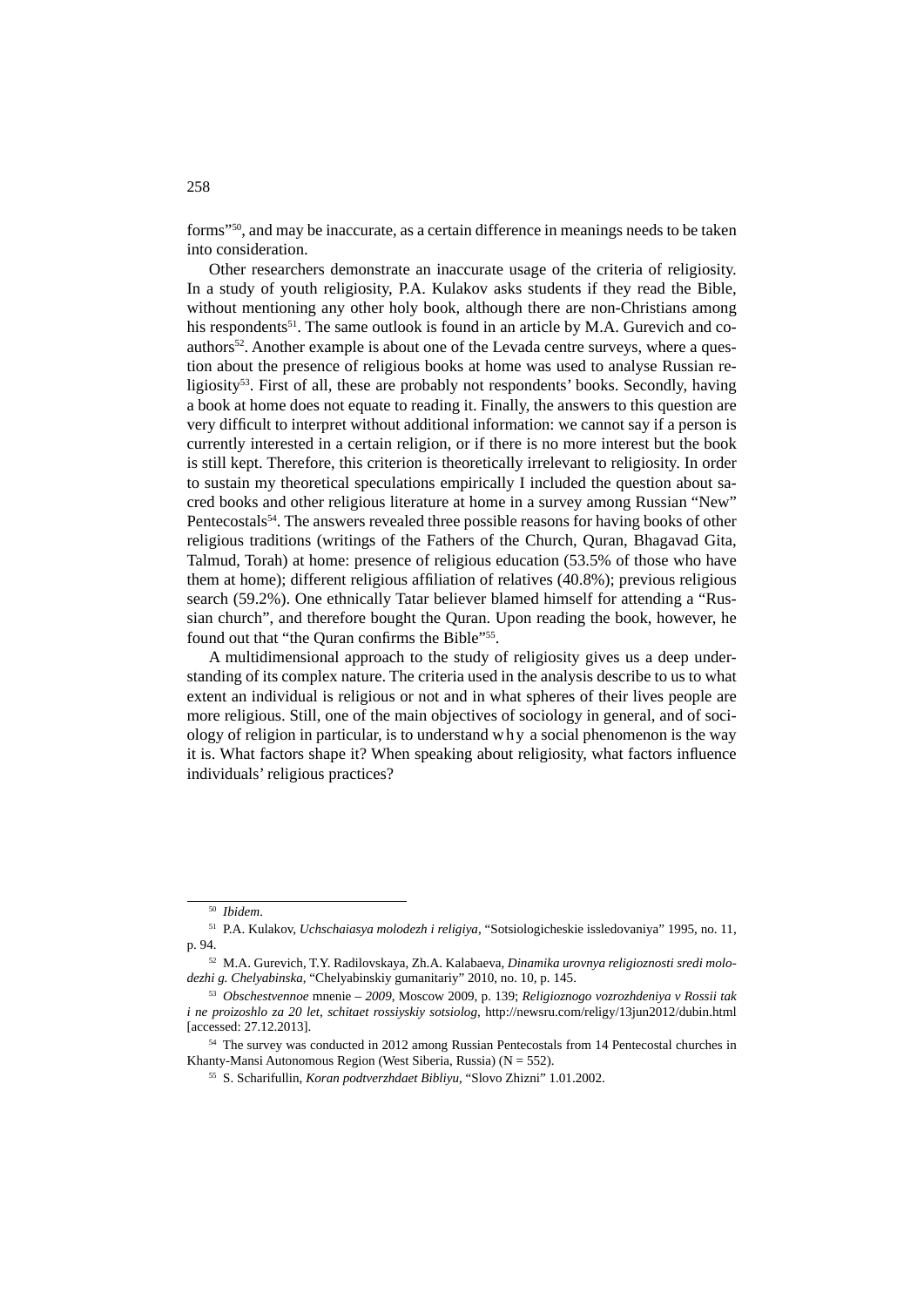#### **Contextualised religiosity**

Berger asserts that "society not only controls our movements, but shapes our identity, our thoughts and our emotions. The structures of society become the structures of our own consciousness"56, and our practices become organised according to these structures and symbols and meanings imposed by them. Every society has its own historical, cultural, and sociopolitical special aspects which should be taken into account in order to better understand the phenomenon of religiosity and to choose appropriate variables for its analysis.

We can clearly see the importance of putting religiosity into historical, cultural, and sociopolitical contexts with the example of a number of studies conducted in the former Soviet Union. For example, Kathleen Collins and Erica Owen note that the most commonly used criteria for Muslim religiosity – mosque attendance and reading the Quran – are not relevant for Central Asia and the Caucasus because these practices were suppressed by the Soviet regime. On the contrary, they name living according to Islamic principles, prayer at home, and visiting shrines as more relevant for the region<sup>57</sup>. Similarly, during the Soviet era Orthodox believers could not take communion very often, and some of them still take it once a year, although today there are no restrictions. As Sinelina points out, the criterion of church attendance is not always relevant either, because there are still towns and villages in Russia where there are no church buildings $58$ .

A surprising finding I made in the above-mentioned survey among Russian "New" Pentecostals was that the members of Russian Pentecostal churches do not usually identify themselves as Pentecostals! Some 66.8% of those who answered the open question "Who are you?" (49.3% of the sample) said they were "Christians"; 11.3% called themselves "believers"; 15.2% wrote down "child of God". Only one person called himself "Pentecostal", and three more respondents called themselves "Charismatic". The term "Pentecostal" is used in selected communities when speaking about classical Pentecostal churches which at the beginning of the 1990s gave rise to "new" ones.

The answers to the question about self-identification also have a sociopolitical explanation. The use of more common self-identifications in comparison with narrow ones may be interpreted as the willingness of Russian Pentecostals to smooth differences they have with the Russian Orthodox Church. Furthermore, the self-identification "Christian" makes it easier to establish communication with people and public authorities<sup>59</sup>.

<sup>56</sup> P. Berger, *Invitation to Sociology*, Garden City–New York 1963, p. 121.

<sup>57</sup> K. Collins, E. Owen, *op.cit.*, p. 507.

<sup>58</sup> Y.Y. Sinelina, *O kriteriyah opredelaniya religioznosti naseleniya*, "Sotsiologicheskie issledovaniya" 2007, No. 1, p. 95. In fact, Kathleen Clark and her co-authors criticise this criterion as it describes not only religiosity but serves as "an indicator of other things such as one's physical capacity to be active". See K.M. Clark, H.S. Friedman, L.R. Martin, *A Longitudinal Study of Religiosity and Mortality Risk*, "Journal of Health Psychology" 1999, vol. 4, no. 3, p. 384.

<sup>59</sup> Interview with L.P., 19.07.2011, Nizhnevartovsk; Interview with A.P., 23.07.2013, Liantor; Interview with I.K., 26.07.2013, Russkinskaya (conducted by Vera Klyueva).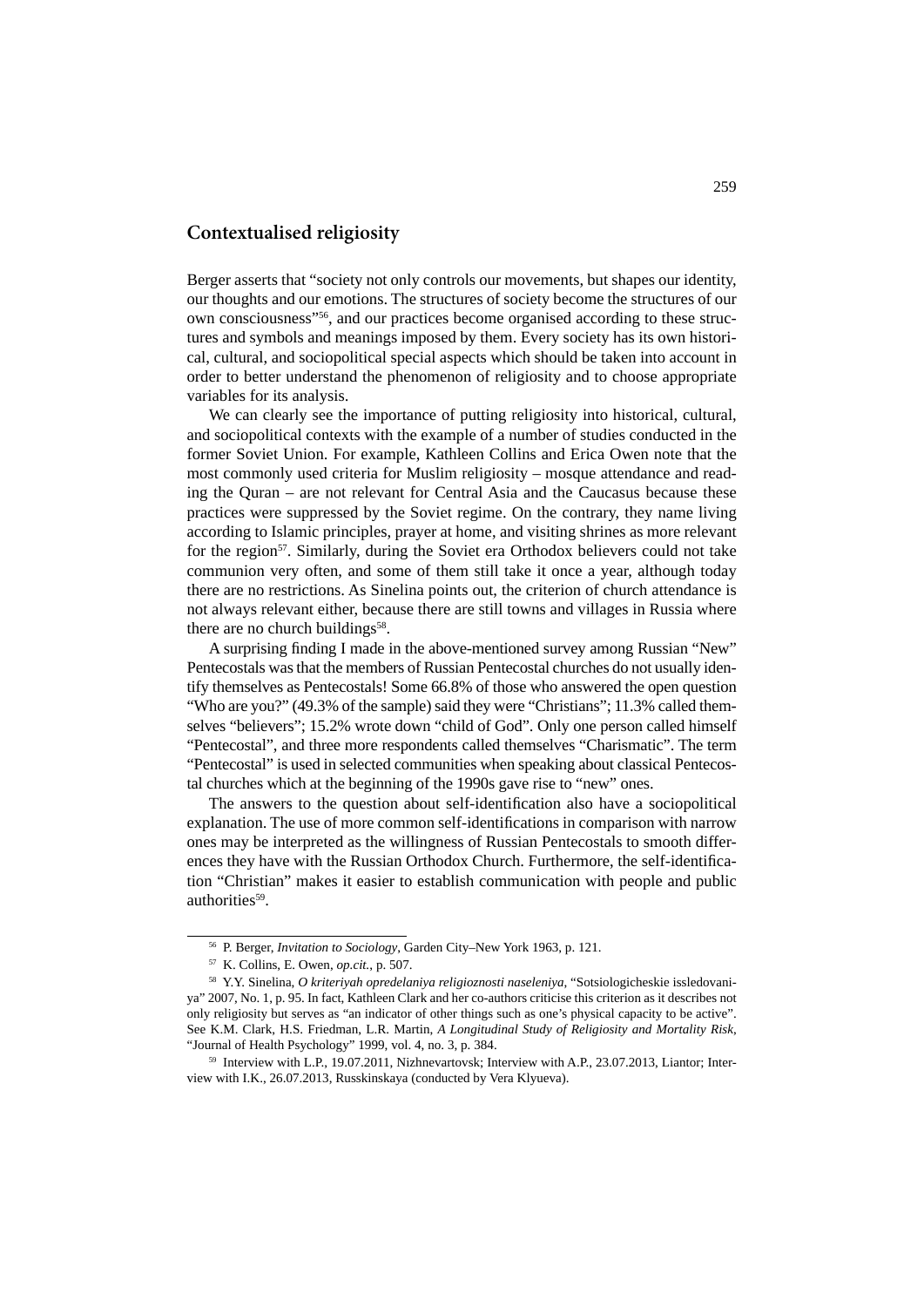The study of religiosity requires consideration of not only historical, cultural and sociopolitical characteristics of society, but personal features and individuals' biography as well. This is because religious knowledge is assimilated by a person individually, due to the refraction of this knowledge through the biographical stock of an individual's knowledge and experience, to use Berger's terms $^{60}$ . Following this idea. I suggest that this assimilated knowledge manifests itself individually in different life spheres and is individually applied by a person to different situations.

Kimmo Kääriäinen smartly included a question about the religiosity of respondents' parents in one of his studies of Russians' religiosity, and discovered that "parents' and grandparents' religiousness has had a clear influence on Russians' religiousness"<sup>61</sup>. The questions about religious affiliation of parents, as well as the questions about their church attendance and about the religious affiliation of spouses, are included in the questionnaire of the International Social Survey Programme. As in Kääriäinen's study, my respondents among Pentecostals tend to name women more frequently among believing relatives: 42.8% of respondents' mothers and only 14.9% of their fathers; 15% of grandmothers and only 4.9% of grandfathers. Similarly, many Protestant interviewees in Tyumen relate their first reminiscences of religion to the image of their grandmothers $62$ .

In the survey among Pentecostals, I found out that one of the factors which impedes the believers in regularly attending church is their work schedule, in particular special-shift work at oil and gas wells among men, as they themselves wrote this down on the margins of the questionnaire they completed. Some of the interviewees among Khanty people did not read the Bible or any other religious literature because they cannot read<sup>63</sup>.

All these examples demonstrate the complex nature of religiosity not only regarding religious practices in the framework of one religious tradition, concerning the complex nature of humans' relationship to the outside world. In order to better understand one's religiosity its analysis should be put into the context of history, cultural, sociopolitical characteristics and personal biography. It is possible to partially achieve this goal by including relevant personal questions in the questionnaire, but obviously we cannot endlessly enlarge it, nor can we predict all situations and factors that could possibly influence one's religiosity.

As proposed by Sam D. Sieber, if a technique has weaknesses they can be compensated by using other techniques' strengths, which will provide a better understanding of social phenomena64. I agree that methods used in a study "are merely tools that are

260

<sup>60</sup> P. Berger, *Religiya i problema ubeditel'nosti...* 

<sup>61</sup> K. Kääriäinen, *Religiousness in Russia after the Collapse of Communism...*, p. 41.

<sup>62</sup> See, for example: Interview with A.V. Kniazhev, pastor of the "Gospel" ("*Blagaya Vest'*") Pentecostal Church in Tyumen, 6.09.2011, Tyumen; Interview with S.E. Lavrenov, pastor of the "Light to the World" ("*Scet Miru*") Pentecostal Church in Tyumen, 3.03.2011, Tyumen; Interview with E.V. Zubkova, pastor of the "Salvation" ("*Spasenie*") Methodist Church in Tyumen, 27.09.2011, Tyumen (conducted by Vera Klyueva).

<sup>&</sup>lt;sup>63</sup> Interview with D.T., 23.07.2011, a Khanty camping ground (conducted by Vera Klyueva).

<sup>64</sup> S.D. Sieber, *The Integration of Fieldwork and Survey Methods*, "American Journal of Sociology" 1973, vol. 78, no. 6, pp. 1335–1359.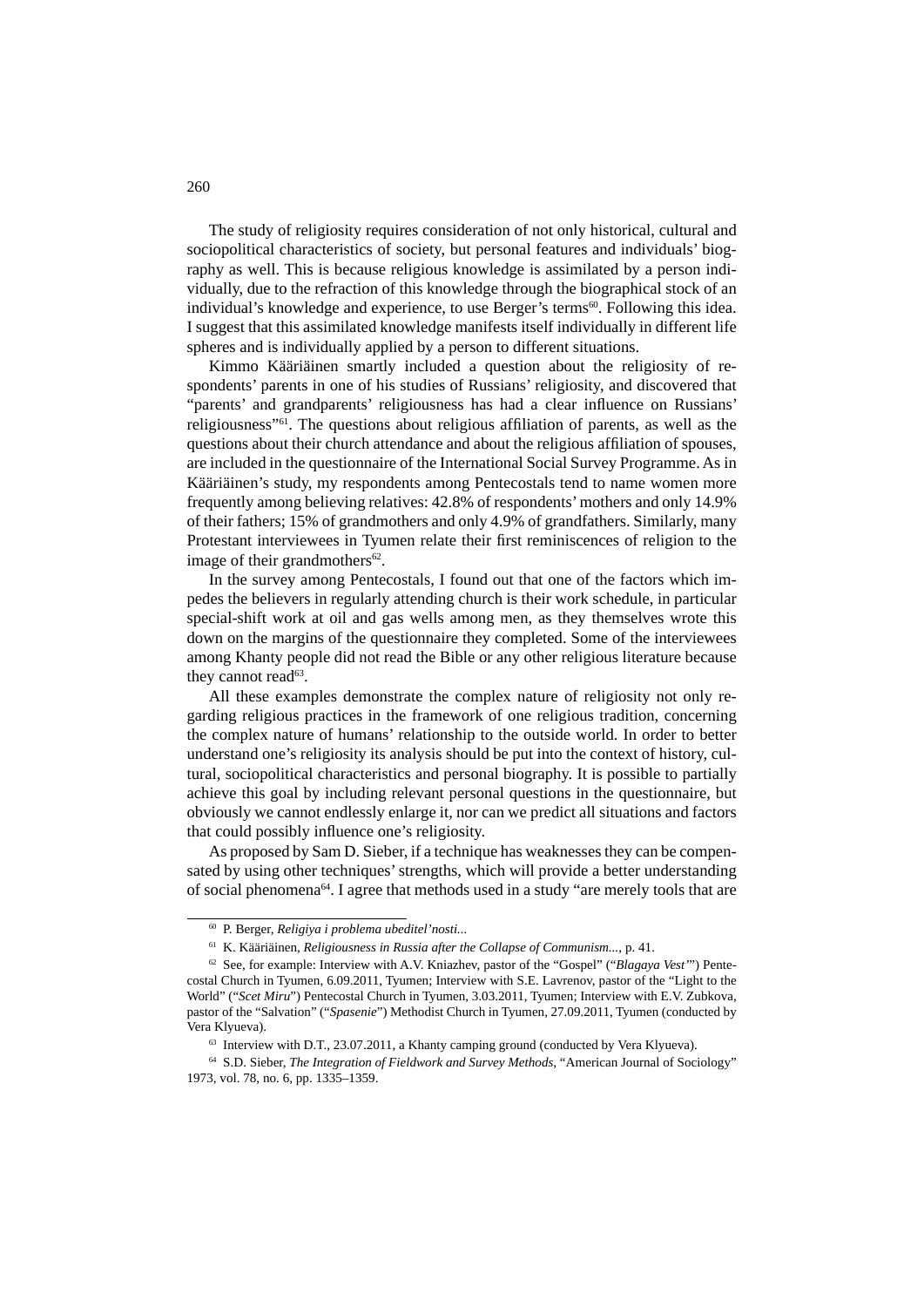designed to aid our understanding of the world"65. In the survey among Pentecostals in Khanty-Mansi Autonomous Region I combined scales with interviews among both common believers and church leaders with the analysis of religious mass media published by Pentecostal communities, pastors' sermons and notes on the margins of the questionnaire made by the respondents. This helped to give a better understanding of religiosity among Pentecostals in Russia, specifying figures with details achieved by usage of the above-mentioned qualitative methods and revealing factors which influence religiosity<sup>66</sup>. Elsewhere, I successfully used the method of calculation of believers attending Protestant, Orthodox churches and mosques in order to find out the factors affecting attendance of churches and mosques in Russia<sup>67</sup>.

## **Conclusion**

Contemporary multidimensional studies of religiosity treat it as a complex social phenomenon. The results of surveys with the usage of different scales give us an understanding of the diversity of religious practices and beliefs in the world in general and in certain countries in particular. Still we need not only to analyse this diversity but also to understand the reasons for why it differs even in the framework of one religious community. These differences are to a large extent explained by the complex nature of humans' relationship to the outside world, where we have an infinite number of choices and attitudes to it<sup>68</sup>.

People are not autonomous of the world they live in. They are influenced by the particular characteristics of the society and by their biographical background. If we take into account these characteristics, i.e. if we put religiosity into the context of history, culture, sociopolitical life and one's biography, we will be able to understand why individual religiosity is the way it is, why it is manifested in certain spheres of individual life, and why and how it is changing.

It is impossible to include on one scale knowledge of the history of the region regarding its religious life and state-church relations, of its culture and sociopolitical life as well as of the biographical background of a believer, without making it unmanageable and difficult for respondents to deal with. I agree with Anthony J. Onwuegbuzie and Nancy L. Leech, who assert that "mono-method research is the biggest threat to the advancement of the social sciences"69, and I am convinced that the

<sup>65</sup> A.J. Onwuegbuzie, N.L. Leech, *On Becoming a Pragmatic Researcher: The Importance of Combining Quantitative and Qualitative Research Methodologies*, "International Journal of Social Research Methodology" 2005, vol. 8, no. 5, p. 377.

<sup>66</sup> See a detailed analysis of Pentecostal religiosity in V.P. Klyueva, R.O. Poplavsky, I.V. Bobrov, *Piatidesiatniki v Yugre (na primere obschin RO TsKhVE KhMAO)*, Saint Petersburg: Izdatel'stvo RKhGA 2013.

<sup>67</sup> See R.O. Poplavsky, *Dinamika chislenosti prikhozhan pravoslavnyh tserkvey goroda Tyumeni (2005–2010)*, "Elektronny nauchno-obrazovatel'ny zhurnal Istoriya" 2013, no. 7, pp. 223–249; R.O. Poplavsky, M.S. Cherepanov, *op.cit.*; R.O. Poplavsky, *Tiumenskie protestantskie obschiny...*

<sup>68</sup> R.N. Bellah, *Religious Evolution...*, p. 45.

<sup>69</sup> A.J. Onwuegbuzie, N.L. Leech, *op.cit.*, p. 375.